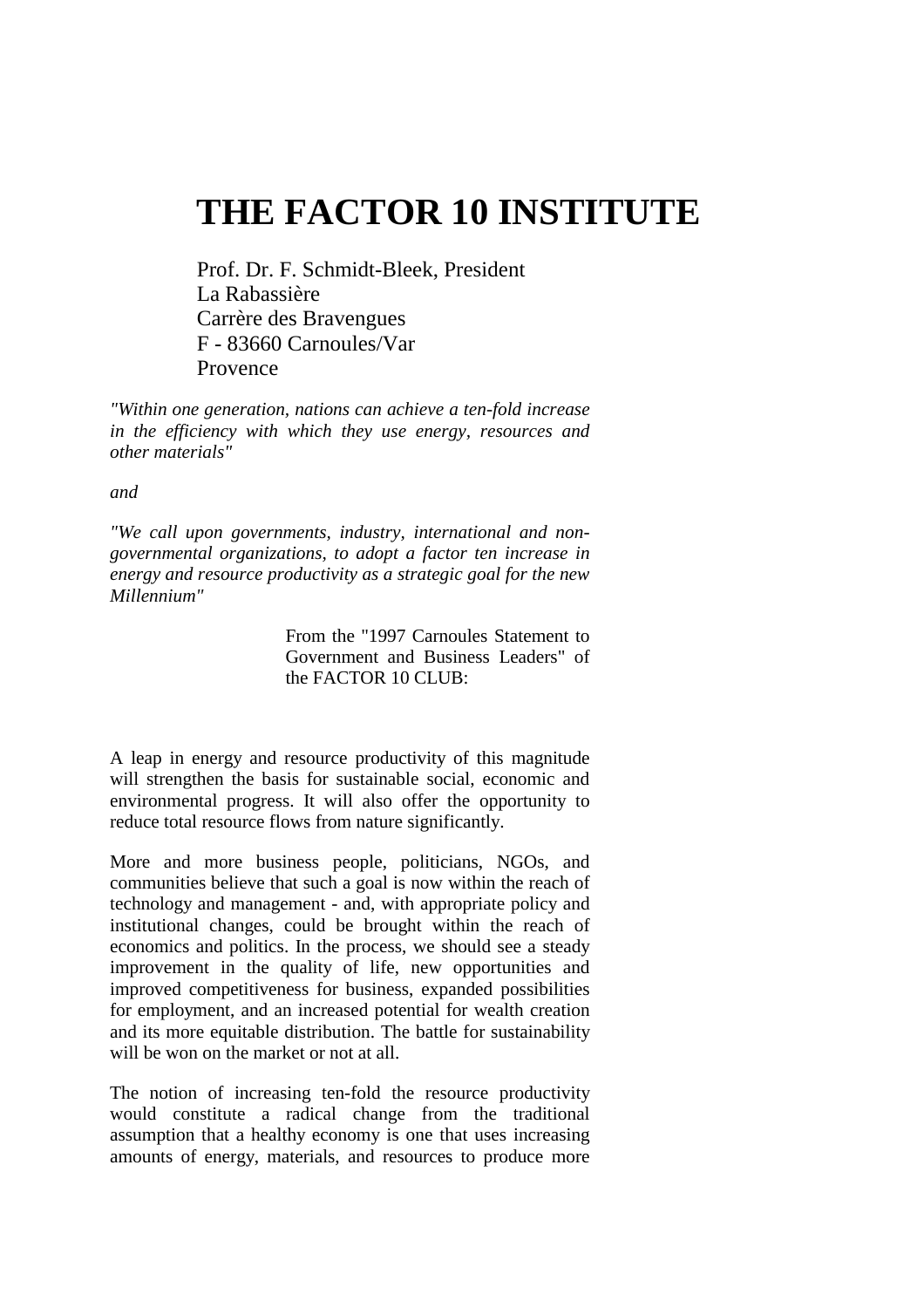goods, more jobs, and more income - a holdover from the mass economy of a dying age, an age in which growth was marked by a steady expansion in the production of energy, the depletion of resources, and the degradation of the environment. Although passé, this assumption still dominates public policies in finance, energy, agriculture, forests and other sectors, slowing and sometimes stopping and even reversing the transition to a new, efficient and more sustainable economy.

Unfortunately, this traditional assumption also still dominates environmental policies, focussing as it does on the tail-end rather than the front-end of the economy, encouraging end-ofpipe solutions and treating or recycling resources, rather than increasing the productivity with which they are used to create human wealth. The result has been a steady increase in environmental protection costs.

The roots of unemployment and environmental degradation are largely the same: the single-minded improvement of industrial productivity at the expense employment and natural resources. The link between growth and its impact on the environment needs to be severed. The trend toward a service society should be strengthened wherever possible for the sake of a more sustainable economy.

The Factor 10 Institute has been created to provide practical support for achieving significant advances in resource productivity in the production and consumption sectors

through:

- the design of eco-efficient logistic systems, processes, and services;

- the development of dematerialised products, services, and infrastructures with high resource productivity;

- the construction of low-MIPS houses and the retrofitting of appartment buildings according to Factor 10 proniciples;

- appropriate marketing strategies, maintenance, recycling and disposal of goods;

- enhancing consumer information on the environmental quality of products and services;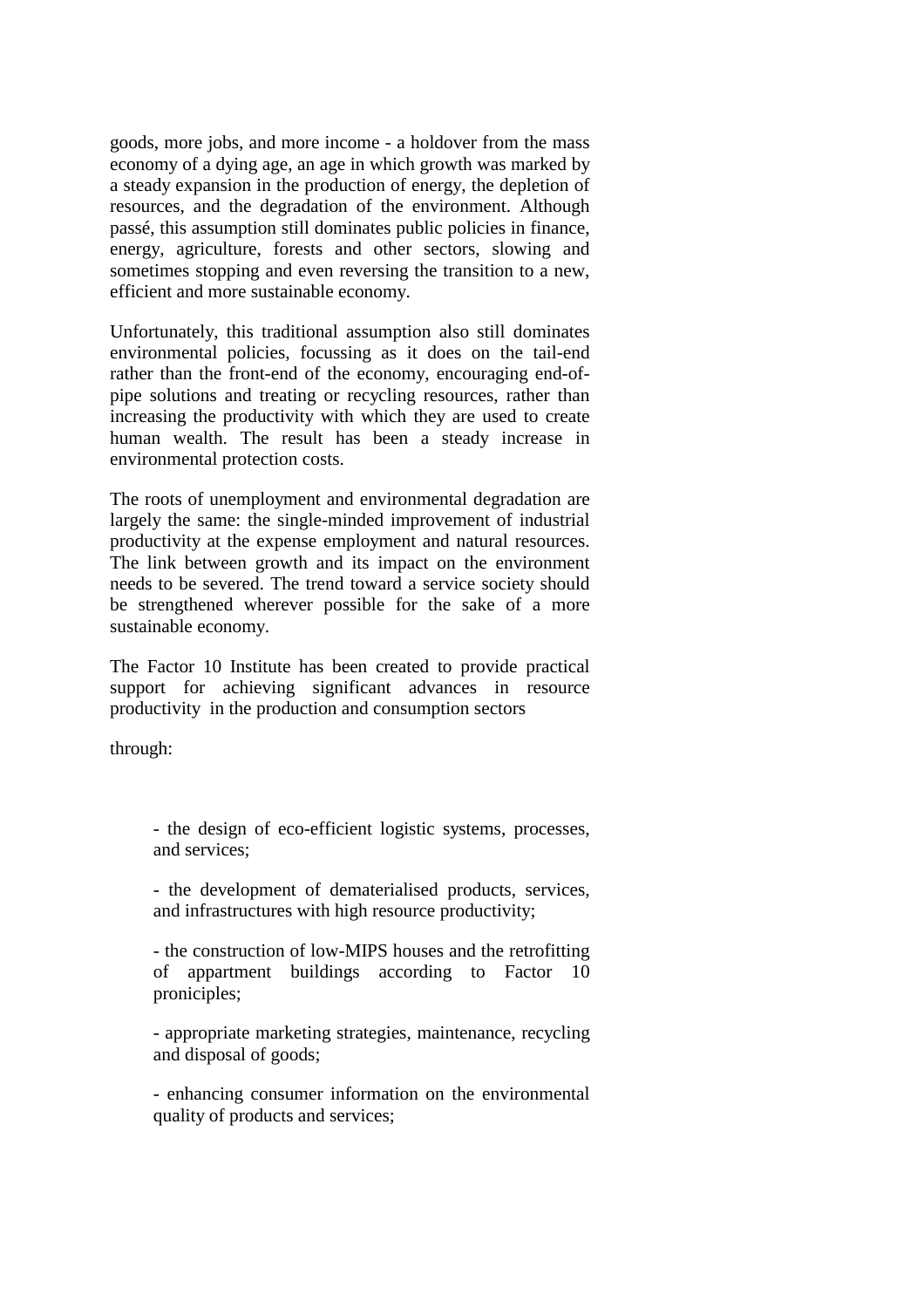- the creation and performance of research and development plans;

- offering seminars for firms, politicians and others, giving practical advice for implementing the Factor 10 and the MIPS-concepts at home, in the public domaine, in firms, and in governments;

- small scale seminars for political and business leaders to idendity long-term sustainable economic options;

The Factor 10 Institute takes particular interest in questions relating to the increase in employment and the sustainable financing of governments. At the present time, an international group of economic and physical science experts is in the process to describe the framework of a future economy that is socially, economically, and ecologically sustainable (Steilmann Commission: "The Wealth Of People"). The Factor 10 Institute also provides services to the international Factor 10 Club.

Internationally renowned experts from industry, consulting organisations and academia in several countries have joint in the Factor 10 Innovation Network.

> **The Factor 10 and the MIPS-Concepts** were developed by Schmidt-Bleek, starting in 1991. MIPS stands for material input per unit service (utility), S/MI being a measure for resource productivity. He also coined the term "ecological rucksack" to designate the life-cyclewide natural resources disturbed in their natural settings for producing, maintaining, and using a product, which he calls "service delivery machine". According to Dr. Fritz Vahrenholt, Member of the Board od Deutsche Shell AG, this is acomprehensive concept, which answers to the most pressing socio-economic and ecological needs of today. It does not loose itself in theoretical thoughts but shows a practical way out of a dilemma, offering profits and growth while making the path to sustainability accountable.

**The international Factor 10 Club** was founded in October 1994 in Carnoules, Provence. The members hail from 12 countries, including India, Canada, Japan, USA, as well as from most western European countries. The Factor 10 Club was called into being because of mounting concerns over the unchartered role of human-induced global material flows, and the ecological ramifications of their unchecked growth. The members wish to draw attention to the need for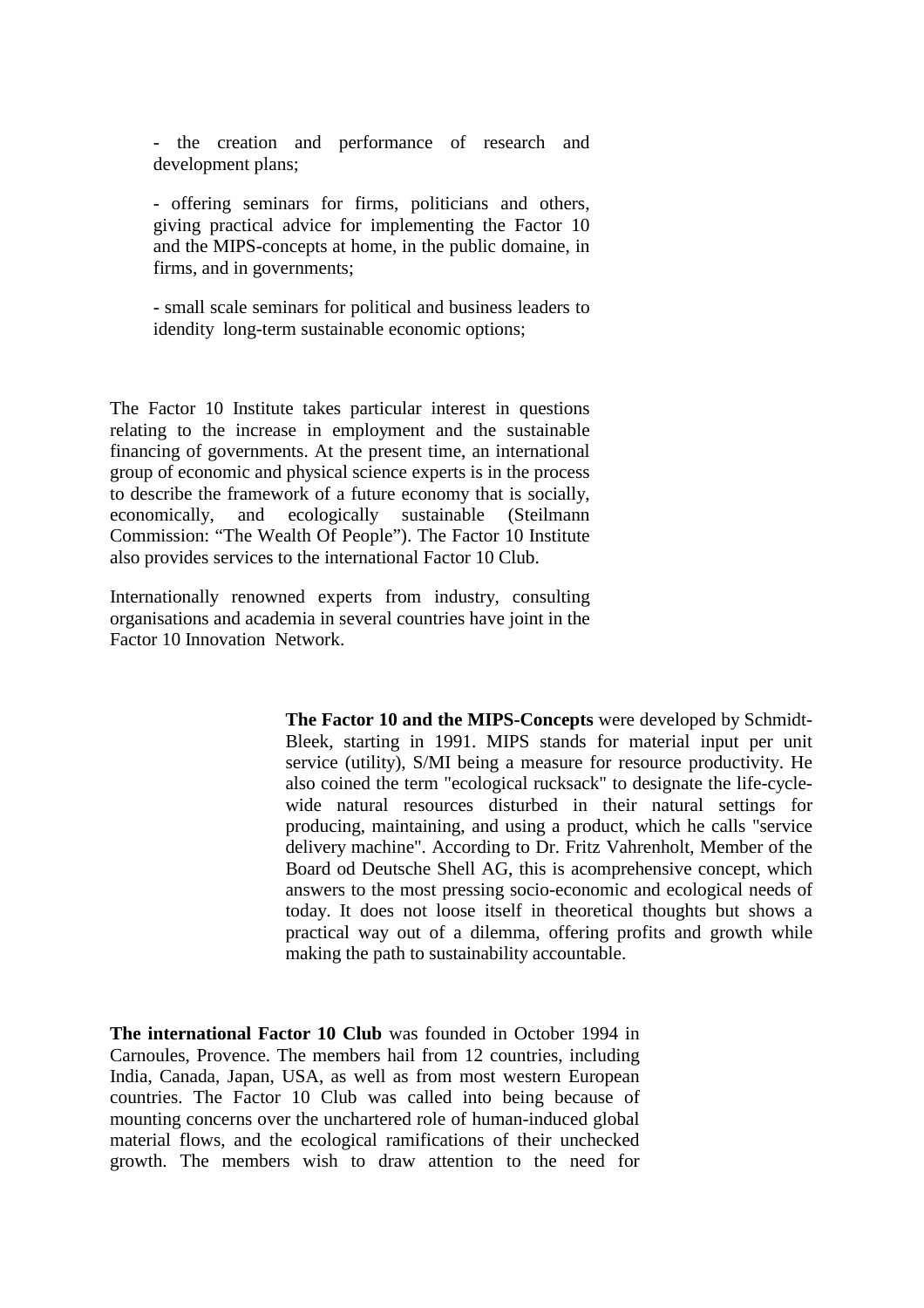substantially reducing global material flows in a timely manner. Some of the topics presently on the agenda include: policy and legal approaches to dematerialisation; changes in economic and cultural priorities; increasing resource productivity through lean technology and changing consumption patterns; re-financing national budgets, as well as work in a sustainable economy.

> **The International Factor 10 Innovation Network** was founded in 1998 in Carnoules, Provence, as a response to increasing demands in industry and administrations for obtaining expert, non-bureaucratic help in answering questions relating to resource productivity increases and sustainability in general. A number of projects are now in progress and in the planning stage. Among them are the training of personell in small, medium, and large enterprises in eco-design, ecoinnovation, and marketing of ecoefficient products and services; the training of trainers; analyses of successes and failures of firms in moving toward sustainable performances; consulting with governments on R&D plans and the development of legislation; "low-MIPS" retrofitting of housing developments; and developing models for sustainable economies.

Requests for information should be addressed to:

Dr. Willy Bierter, Vice Président Institut de Facteur 10 Schulgasse 2 CH - 4301 Giebenach Tel: ++ 41 61 81 14 988 (CH) Fax: ++ 41 61 81 15 144 (CH) e-mail: bierter@bluewin.ch

## SELECTED PUBLICATIONS:

W. Bierter: "Öko-effiziente Dienstleistungen und zukunftsfähige Produkte", in: H.-J. Bullinger (ed.): "Dienstleistungen für das 21. Jahrhundert. Gestaltung des Wandels und Aufbruch in die Zukunft", Stuttgart 1997, S. 557 - 586.

S. Bringezu, "Towards increasing resource productivity: How to measure the total material consumption of regional or national economies?", Fresenius Environmental Bulletin, Vol.2, No 8, August 1993.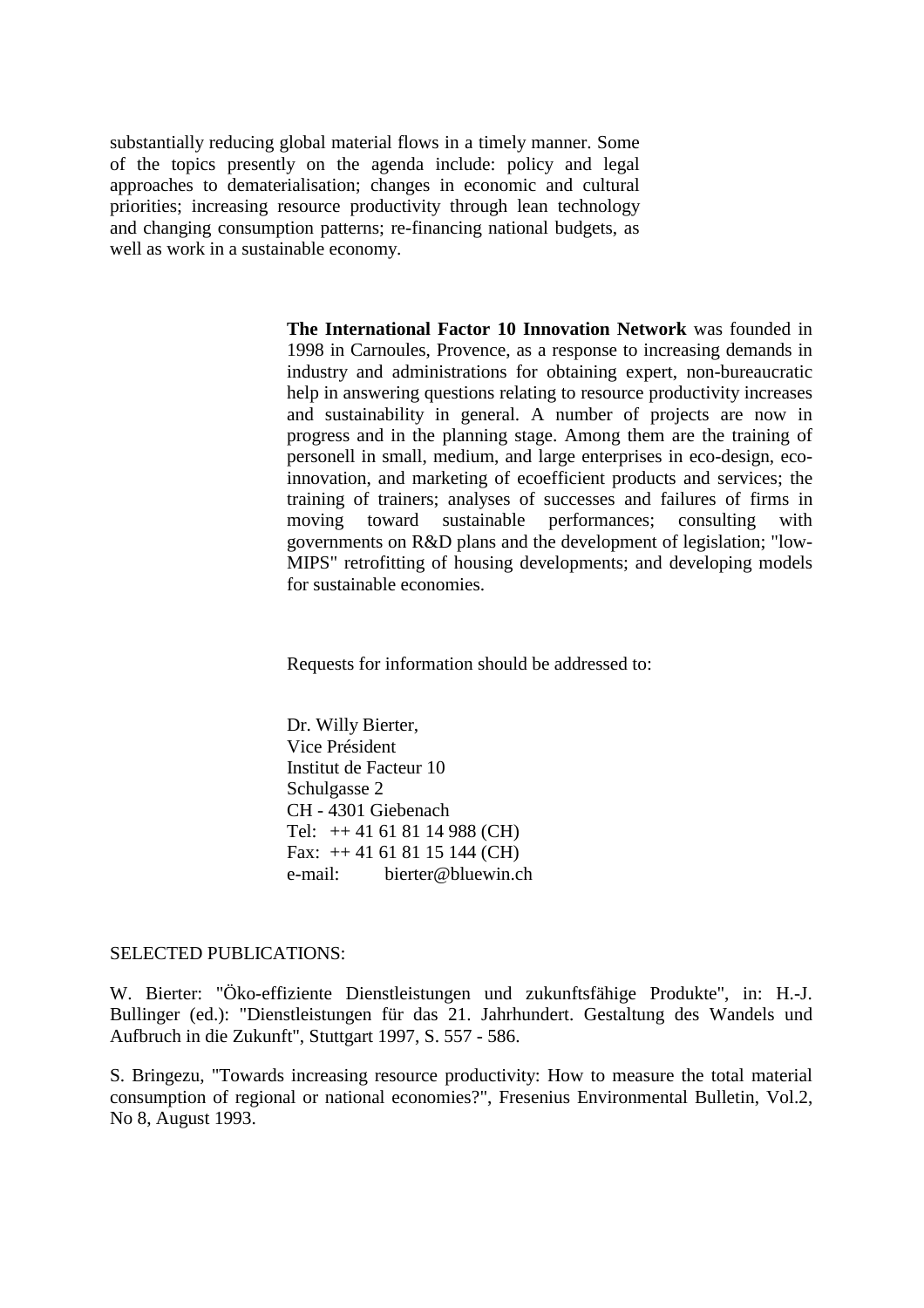W. Bierter et. al. "Oekointelligente Produkte, Dienstleistungen und Arbeit", Wuppertal Special 2, 1996, ISBN 3-929944-02-2. ;

S. Bringezu, M. Fischer-Kowalski, R. Kilin, V. Palm, "Analysis in Action: Support for Policy towards Sustainability by Material Flow Accounting, Proceedings of the ConAccount Conference 11 -12 September. 1997, Wuppertal Institut.

Background paper for eco-efficiency workshop "Making Sustainability Accountable", 28 - 30 October, 1998, European Environment Agency, Kobenhavn.

Factor 10 Club: Carnoules Recommendations 1994, 1995; Carnoules Statement to Government and Business Leaders, 1997. Available from the Factor 10 Institute, La Rabassiere, F-83660 Carnoules.

Factor 10 Club: Reports 1999: (F.Schmidt-Bleek, "Factor 10: Making Sustainability Accountable - Putting Resource Productivity Into Praxis"; Franz Lehner, Tony Charles and Willy Bierter, "Factor 10 and Competitiveness in Industry", a Report by The Factor 10 Club, 1999; Yannis John Paleocrassas, "Factor 10 and Fiscal Reforms", a Report by The Factor 10 Club, 1999. Available from the Factor 10 Institute, La Rabassiere, F-83660 Carnoules starting in August, 1999.

Federal Statistical Office, "Umwelt: Umweltökonomische Gesamtrechnungen -Material und Energieflussrechnungen", Fachserie 19, Reihe 5, Wiesbaden 1995.

Claude Fussler, "Driving Eco-Innovation", Pitman Publishers, 1996;

Paul Hawkwn et. al. "Natural Capitalism" Little Brown, N.Y. 1999

F. Lehner and F. Schmidt-Bleek, "Die Wachstumsmaschine – der oekonomische Charm der Oekologie", Droemer Knaur, Muenchen, 1999.

MIPS for Kids, 1998: A research project at the Wuppertal Institut, Germany, under the responsibility of Dr. Maria Welfens.

Gunter Pauli, "Breakthroughs", 1995.

F. Schmidt-Bleek and Coworkers, A Series of Articles on Factor 10 and MIPS in "Fresenius Environmental Bulletin", Special Edition 8/93, Birkhaeuser, Basel, Boston, Berlin, 1993.

F. Schmidt-Bleek, "Wieviel Umwelt braucht der Mensch - MIPS, das Mass für oekologisches Wirtschaften", Birkhaeuser, Basel, Boston, Berlin, 1993; appeared in Japanese by Springer, Tokyo, translated by Prof. Ken Sasaki; (English translation: "The Fossil Makers", available from the Factor 10 Institute, La Rabassiere, F-83660 Carnoules).

F, Schmidt-Bleek and Ursula Tischner, "Produktentwicklung, Nutzen Gestalten, Natur Schonen", WIFI Brochure No. 270, Wirtschaftskammer, Vienna, 1995.

F. Schmidt-Bleek (with W. Bierter), "Das MIPS Konzept - Faktor 10", Droemer Knaur, Muenchen, 1998.